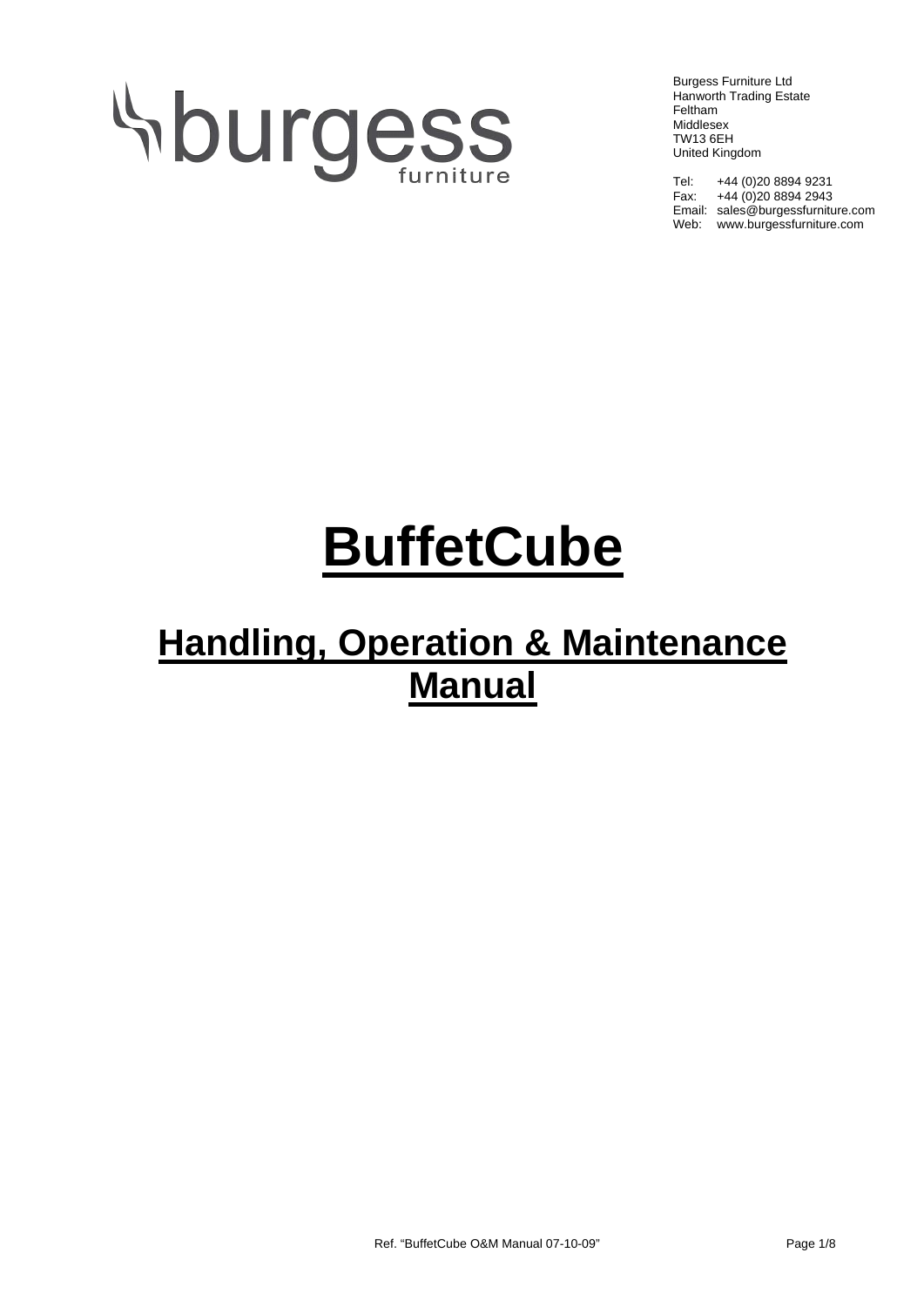### **CONTENTS**

| <b>SECTION</b><br><b>Section 1- Introduction</b> |                                                                    | <b>PAGE</b>      |
|--------------------------------------------------|--------------------------------------------------------------------|------------------|
|                                                  |                                                                    | 3                |
| 1.1<br>1.2                                       | <b>About This Manual</b><br>Health & Safety (UK)                   | 3<br>3           |
| Section 2 - Handling, Storage & Operation        |                                                                    | 4                |
| 2.1<br>2.2<br>2.3                                | Handling<br>Storage<br>Operation                                   | 4<br>4<br>5      |
| Section 3 - Maintenance & Repair                 |                                                                    | 7                |
| 3.1<br>3.2<br>3.3<br>3.4                         | General<br>Maintenance Schedule<br>Cleaning<br>Inspection & Repair | 7<br>7<br>7<br>7 |
| 3.5                                              | Lubrication                                                        | 8                |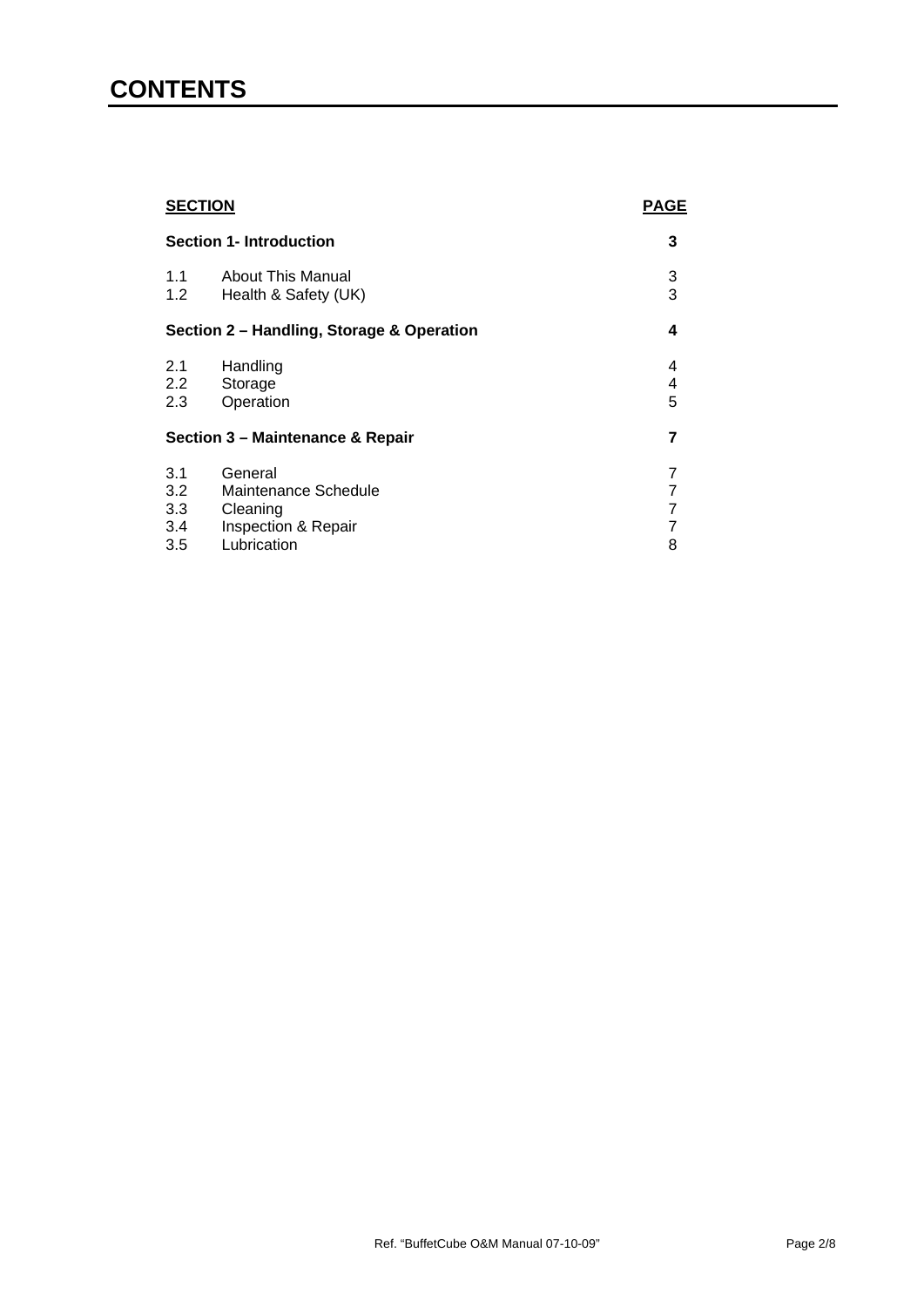#### **1.1 About This Manual**

- 1.1.1 This manual is intended for the instruction and guidance of personnel charged with the handling, operation and maintenance of Burgess BuffetCube tables.
- 1.1.2 The procedures given in this must be read and understood by all relevant personnel.
- 1.1.3 Some procedures given should only be carried out by relevant specialists. This will be flagged where appropriate.
- 1.1.4 All relevant diagrams are to be found within this manual.
- 1.1.5 Burgess Furniture cannot be held liable for any loss, damage or injury resulting from failure to follow the procedures given.

#### **1.2 Health & Safety (UK)**

- 1.2.1 It is the Employers duty under the Health & Safety at Work Act 1974 to ensure all operational staff are aware of manual handling recommendations under the Manual Handling Operations Regulations 1992 (SI 1992 No. 2793).
- 1.2.2 Assessment should address itself to (a) task, (b) load, (c) working environment, and (d) individual capability.
- 1.2.3 Please refer to relevant brochure for individual weights or contact Burgess Furniture Ltd.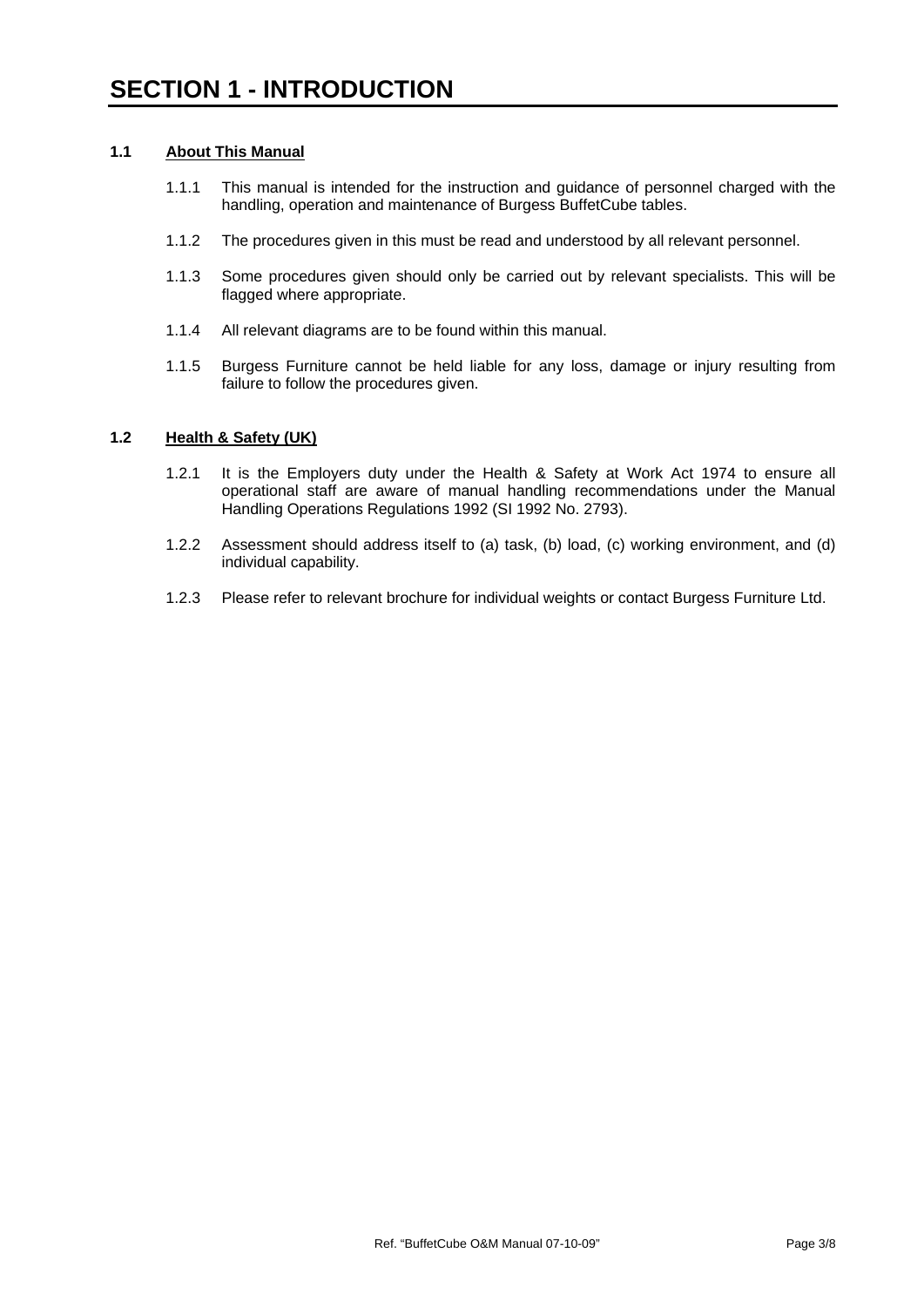#### **2.1 Handling**

- 2.1.1 To minimise the risk of personal injury and / or damage, it is recommended that BuffetCube base frames and HPL (wooden) tops are stored on and transported using our purpose-built Burgess trolleys.
	- **\*\* SPECIAL NOTES ON GLASS TOPS \*\***
	- **BuffetCube glass tops are manufactured from laminated safety glass which is very strong in use as a flat surface but, as with all types of glass, the edges are vulnerable and easily damaged unless handled with the utmost care.**
	- **For the safety of operators and customers, and for the protection of tops themselves, Burgess consider it essential that glass tops are stored and transported in the caddy supplied.**
	- **It is strongly recommended that the tops are not removed from the caddy until needed, and should be handled by TWO persons.**
	- **Once removed from the caddy the tops should not be laid, or stood on-edge, on any unprotected hard surface.**
- 2.1.2 Generally, equipment weighing less than 25kg may be handled by one person of average strength and stature. Equipment weighing more than 25kg should only be handled by two (or more) personnel as required.
	- **Large rectangular tops should be handled by two persons due to their physical size.**
- 2.1.3 Always use the correct lifting technique legs bent, back straight, head up.
	- **If the individual feels the task is too much for them alone they should seek assistance rather than risk injury and / or damaging the equipment.**

#### **2.2 Storage**

- **Unless specified, Burgess products are not intended for outside use and must not be stored in sunlight, rain, dew, or salt air.**
- 2.2.1 See 2.1.1 above.
- 2.2.2 If base frame trolleys are not available, base frames may be stored either flat or upright. Care should be taken to prevent damage to painted surfaces.
- 2.2.3 High Pressure Laminate tops with ABS / aluminium edging should only be stored on purpose-built Burgess table trolleys to prevent damage to the edges.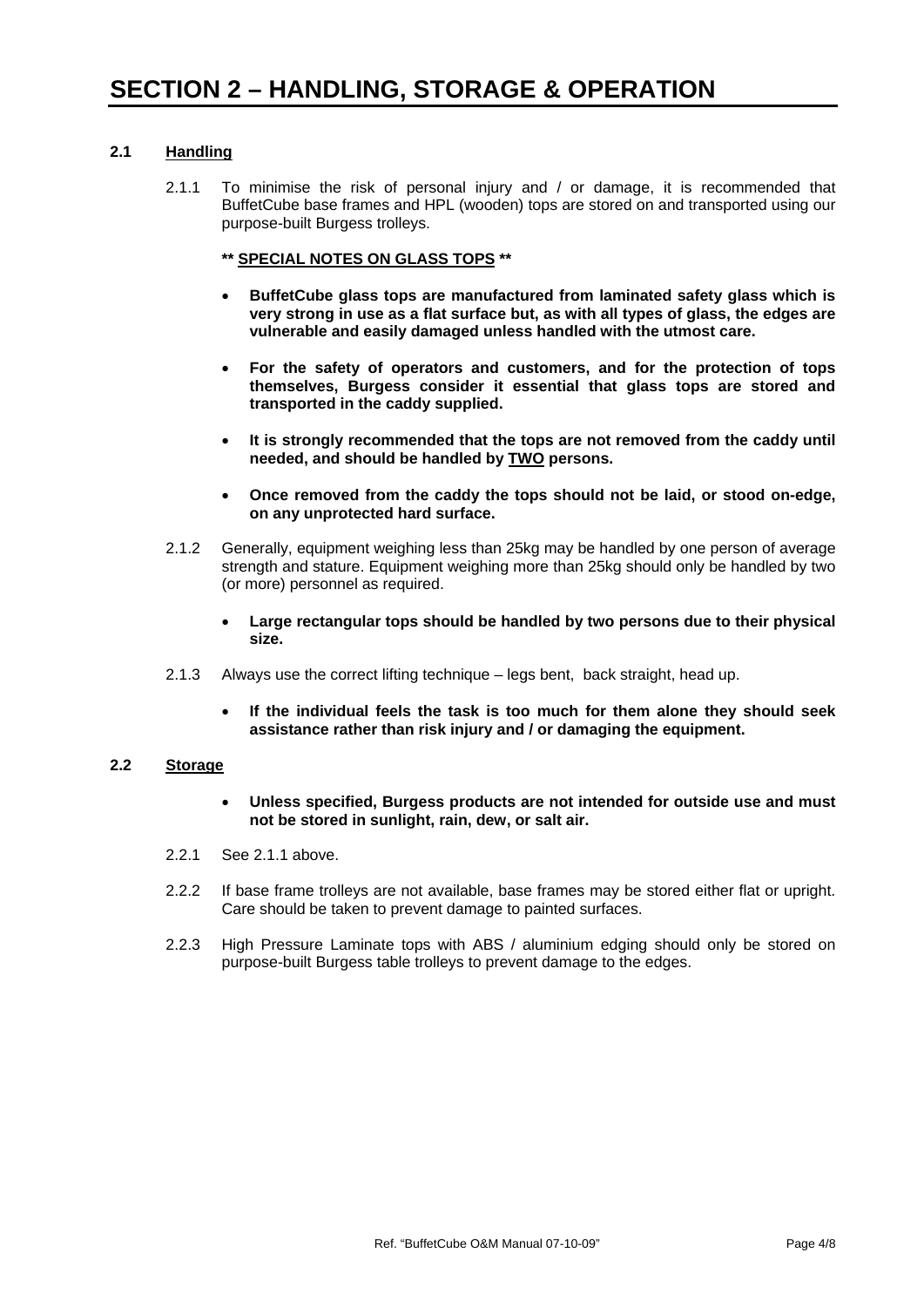#### **2.3 Operation**

#### **Set Up:**

2.3.1 Observing the handling instructions (see 2.1 Handling) remove the base frame(s) from its storage trolley.



Base Frame Trolley

2.3.2 Open the base frame(s) and position where required. Note that a back-stop is fitted to the base frame to set the base to 90 degrees for use with square tops. For rectangular tops the leg frame may not need to be opened fully, only enough to align the tops of the legs with the sockets fitted to the underside of the tops.

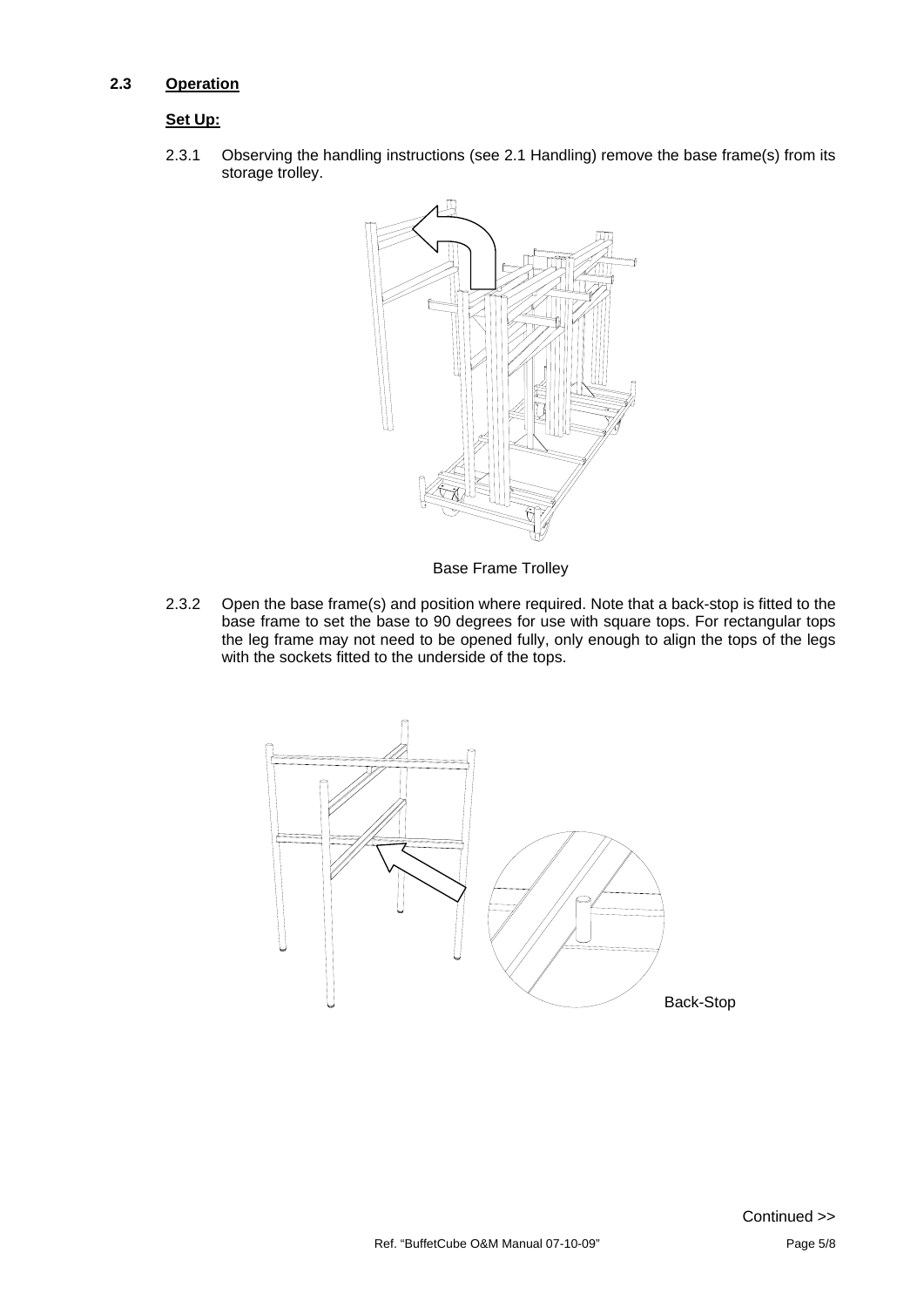- 2.3.3 Observing the handling instructions (see 2.1 Handling) remove the required top from its trolley or, for glass tops, from its caddy.
	- **Glass tops should be handled by TWO persons.**
	- **Glass tops should be inspected before assembly, see Section 3.4.5.**
	- **Glass tops should not be laid, or stood on-edge, on any unprotected hard surface.**



Glass Top Caddy **HPL Top Trolley** 

2.3.4 Lower the top onto the base frame(s), aligning the leg tops with the sockets.



- **Ensure that all leg tops are located in the sockets fitted to the underside of the tops.**
- 2.3.5 If the table should then need to be moved, it is recommended that the required number of persons should lift the table rather than drag it across the floor, especially on carpeted floors where dragging could cause the table to topple.
- 2.3.6 Adjustable feet are fitted to each leg of the base frame(s) for levelling.

#### **Take Down:**

- 2.3.7 To take down the BuffetCube simply reverse the set-up procedure, observing the same handling requirements and number of persons.
	- **When removing the tops ensure that the top is kept level when being lifted away from the base frame. If the top is allowed to tilt, the location sockets may stick on the base frame and cause damage.**
	- **Glass tops should be handled by TWO persons.**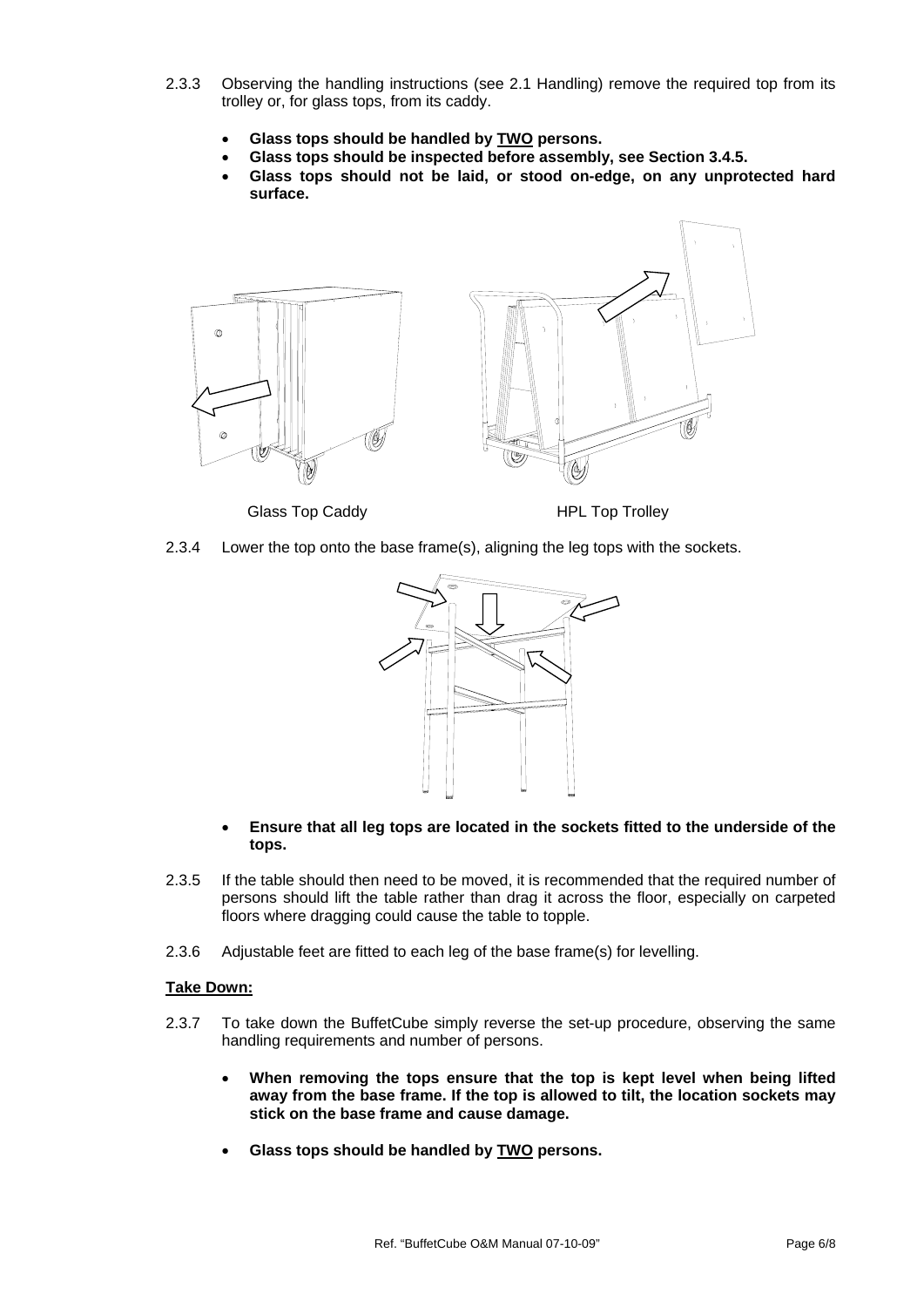#### **3.1 General**

- 3.1.1 All Burgess products are designed to give a long, trouble free working life with the minimum of maintenance and as such there are no user- serviceable parts. However, there is still a requirement for the operator to carrying out simple periodic inspection and maintenance as detailed below.
- 3.1.2 Light damage as outlined below may be repaired by (or by agents of) the operator. More severe damage should be referred to Burgess Furniture Ltd.

#### **3.2 Maintenance Schedule**

3.2.1 The following maintenance procedures should be carried out at least every 3 months under normal operating conditions, or every 1 month under severe contract conditions.

#### **3.3 Cleaning**

3.3.1 Base frames should be cleaned using a damp cloth and, where necessary, a mild soap cleaning agent.

#### • **Abrasive scourers should not be used.**

- 3.3.2 High Pressure Laminate tops should be cleaned using a damp cloth and a mild detergent, then dried with a soft lint-free cloth. Do not use any form of furniture polish on laminate table tops as this will result in smearing.
	- **DO NOT use bleach or any other caustic / solvent based cleaner as permanent damage to the top will result.**
- 3.3.3 Glass tops may be cleaned with a proprietary glass cleaner and a soft, lint-free cloth.

#### **3.4 Inspection & Repair**

- **Inspections must be carried out by a competent person. All defective tables must be immediately removed from service. Repairs must only be carried out by competent personnel.**
- **Referring to Section 2 Handling, Storage & Operation:**

#### **Base Frames:**

- 3.4.1 Check that all four adjustable feet are in place and in good condition. Missing or damaged feet should be replaced.
- 3.4.2 Operate the base frame folding action to ensure that the operation is smooth, not sloppy, and that the back stop is in place.
- 3.4.3 Set up the base frame as for use and check for stability. If the base is found to wobble, first check that the adjustable feet are set correctly. If so, the pivot screws may need to be tightened, but be sure not to over tighten as this will affect smooth operation.

#### **Tops:**

- 3.4.4 Inspect the tops, ensuring that all four sockets are in place on the underside, and that the edging (HPL tops only) is complete and serviceable.
- 3.4.5 **Glass tops:** These tops are manufactured from laminated safety glass which, in the event of breakage, remains intact rather than shattering into individual dangerous pieces. However, edges and corners can be vulnerable to careless handling or accidental